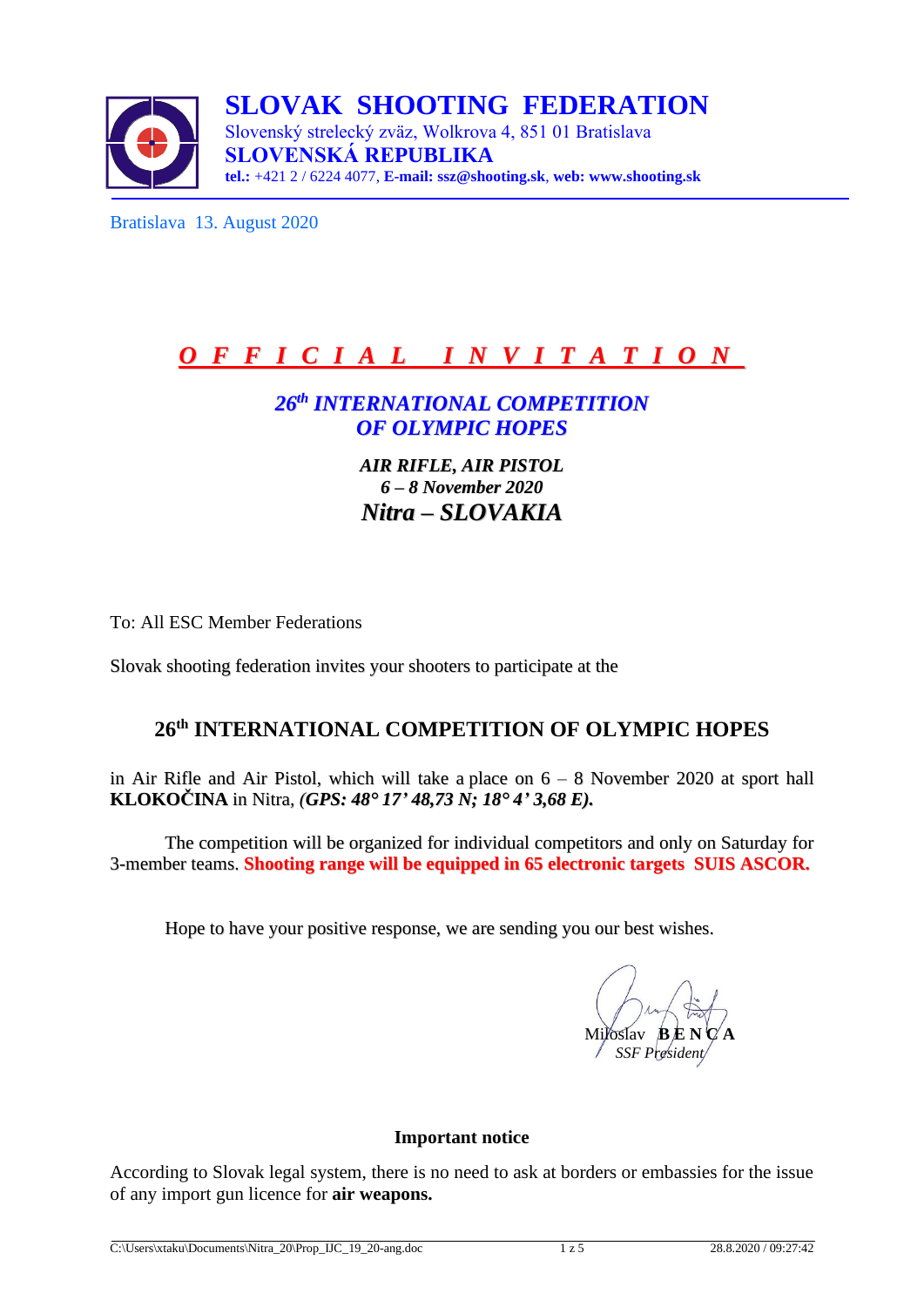## **ORGANIZING COMMITTEE**

| Honorary Chairman of Organizing Committee       | Miloslav BENCA                     |
|-------------------------------------------------|------------------------------------|
| Chairman of Organizing Committee                | Dr. Ivan BAČA                      |
| Director of Competition                         | Štefan KLAČKO                      |
| Mayor of City NITRA                             | Marek HATTAS                       |
| <b>Head of Advertising Commission</b>           | Štefan KLAČKO                      |
| Member                                          | Peter KĽÚČOVSKÝ                    |
| <b>Head of Technical Commission</b>             | <b>Jozef TURČEK</b>                |
| <b>Members</b>                                  | Ján MARTIŠKA                       |
| <b>Head of Technical Commission</b>             | Darina LÍŠKOVÁ                     |
| Member                                          | Peter OSTROŽLÍK                    |
| Head of Information Commission                  | Michal SABO                        |
| <b>Head of Information Commission</b>           | Ľudovít KOVÁČ - ISSF B 7025        |
| Technical Representative                        | Dpt. František VASEK - ISSF A 2207 |
| Chairman of JURY                                | Ľudovít KOVÁČ - ISSF B 7025        |
| <b>JURY</b>                                     | Ing. Josef VALVODA - ISSF A 3341   |
| Chairman of CLASSIFICATION JURY                 | Ján KULICH - ISSF A 3329           |
| Chief Range Officer Rifle, Air Pistol           | Mgr. Milan FIALA - ISSF A 3325     |
| Chief Range Officer FINAL Air Rifle, Air Pistol | Ing. Jaroslav LIPTÁK - ISSF A 2199 |

## *26 th INTERNATIONAL COMPETITION*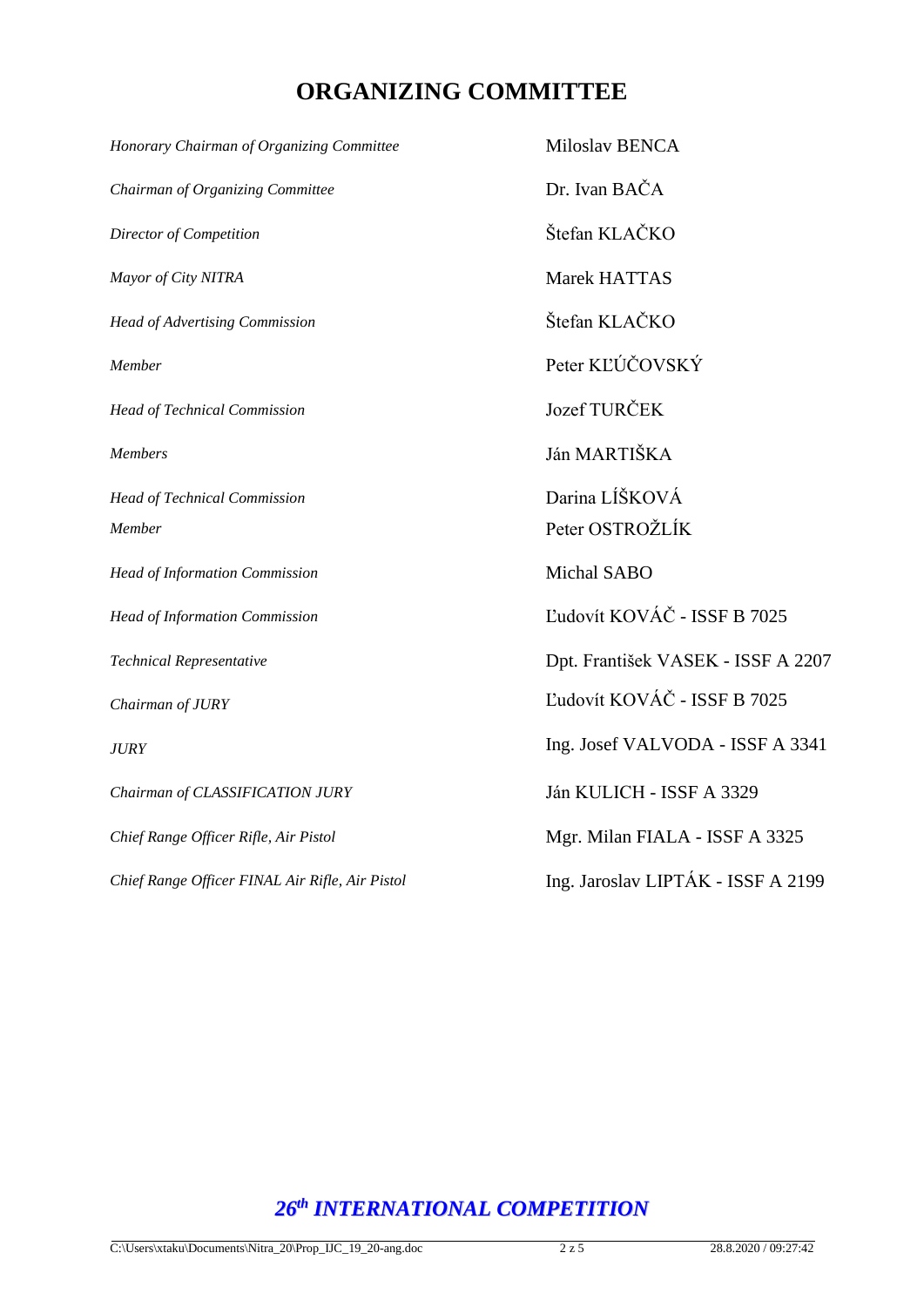### *OF OLYMPIC HOPES*

## *AIR RIFLE, AIR PISTOL 6 – 8 November 2020 Nitra – SLOVAKIA* **PROGRAM**

|                                                                                                  | Sunday                                                                                                                                                   |
|--------------------------------------------------------------------------------------------------|----------------------------------------------------------------------------------------------------------------------------------------------------------|
|                                                                                                  | junior men (common category junior men + kadet men)                                                                                                      |
|                                                                                                  | <b>junior</b> women (common category junior women $+$ kadet women)                                                                                       |
|                                                                                                  |                                                                                                                                                          |
|                                                                                                  |                                                                                                                                                          |
| <i>Saturday</i><br>junior men $-$ Jm<br>kadet men – Km<br>junior women $-Jw$<br>kadet women – Kw | $(19, 20 \text{ year} - 60 \text{ shots})$<br>$(under 19 year - 60 shots)$<br>$(19, 20 \text{ year} - 60 \text{ shots})$<br>$(under 19 year - 60 shots)$ |

## **Entry Fees: 40**  $\epsilon$  **per shooter** *(the price is for both competition days)*

| Friday      | Training Air Rifle, Air Pistol         | $13:30 - 17:15$ |
|-------------|----------------------------------------|-----------------|
| 6. 11. 2020 | Technical meeting – Final Firing Range | 17:15           |
|             | Opening ceremony                       | 17:30           |

|                       | <b>Competition day</b><br>1 <sup>st</sup> | In memory of Matej MEDVED |                         |                                 |                         |  |  |
|-----------------------|-------------------------------------------|---------------------------|-------------------------|---------------------------------|-------------------------|--|--|
| Day                   | <b>Discipline</b>                         | Category                  | Athletes to<br>the line | The preparation<br>and sighting | Start of<br>competition |  |  |
| <b>Saturday</b>       | AR 60                                     | Jw, Kw,                   | 8:00                    | 8:15                            | 8:30                    |  |  |
| 7.11.2020             | AR 60                                     | $Jm, Km, + Kw$            | 10:00                   | 10:15                           | 10:30                   |  |  |
|                       | $AR 60 + AP 60$                           | $Km$ , AP J $m + Km$      | 12:15                   | 12:30                           | 12:45                   |  |  |
|                       | AP 60                                     | 14:15<br>$Km$ , Jw, $Kw$  |                         | 14:30                           | 14:45                   |  |  |
| <b>AWARD CEREMONY</b> |                                           | <b>For Teams</b>          | 17:00                   |                                 |                         |  |  |
| <b>FINALS</b>         | Air rifle 60                              | <i>junior</i> women       | 11:15                   | 11:29                           | 11:45                   |  |  |
|                       | Air rifle 60                              | kadet women               | 12:45                   | 12:59                           | 13:15                   |  |  |
|                       | Air rifle 60                              | <i>junior men</i>         | 14:15                   | 14:29                           | 14:45                   |  |  |
|                       | Air rifle 60                              | kadet men                 | 15:15                   | 15:29                           | 15:45                   |  |  |
|                       | Air pistol 60                             | <i>junior men</i>         | 16:15                   | 16:29                           | 16:45                   |  |  |
|                       | Air pistol 60                             | kadet men                 | 17:30                   | 17:44                           | 18:00                   |  |  |
|                       | Air pistol 60                             | kadet women               | 18:45                   | 18:59                           | 19:15                   |  |  |
|                       | Air pistol 60                             | <i>junior</i> women       | 19:45                   | 19:59                           | 20:15                   |  |  |

#### **2 nd Competition day In memory of Jozef KOVÁČ**

| Day           | <b>Discipline</b> | Category (only junior men and junior<br>women) | Athletes to<br>the line | The preparation<br>and sighting | Start of<br>competition |
|---------------|-------------------|------------------------------------------------|-------------------------|---------------------------------|-------------------------|
| <b>Sunday</b> | AP 60             | $Jw$ , $Jm$                                    | 8:00                    | 8:15                            | 8:30                    |
| 8.11.2020     | $AP\,60 + AR\,60$ | $AP \, Jm + AR \, Jw$                          | 11:00                   | 11:15                           | 11:30                   |
|               | AR 60             | $Jw + Jm$                                      | 13:00                   | 13:15                           | 13:30                   |
|               | AR 60             | Jm                                             | 15:00                   | 15:15                           | 15:30                   |
| <b>FINALS</b> | Air pistol 60     | <i>junior</i> women                            | 12:45                   | 12:59                           | 13:15                   |
|               | Air pistol 60     | <i>junior</i> men                              | 14:15                   | 14:29                           | 14:45                   |
|               | Air rifle 60      | junior women                                   | 15:15                   | 15:29                           | 15:45                   |
|               | Air rifle 60      | <i>junior</i> men                              | 17:00                   | 17:14                           | 17:30                   |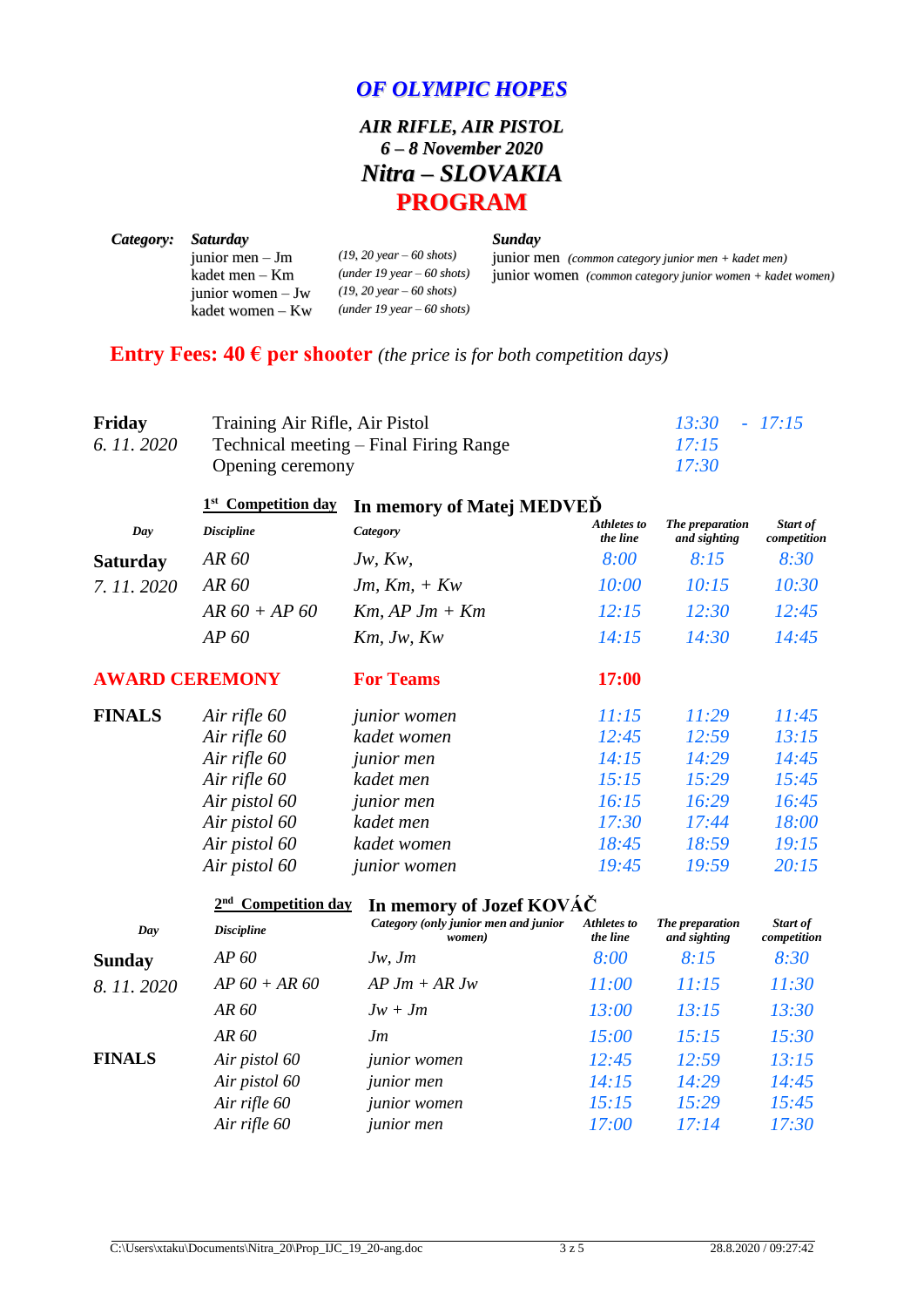*SLOVAK SHOOTING FEDERATION Wolkrova 4, 851 01 Bratislava, Slovakia Tel.:* +421 – 2 – 6224 4077 *Web:* [www.shooting.sk](http://www.shooting.sk/) *E-mail:* [ssz@shooting.sk](mailto:ssz@shooting.sk)

## *26 th INTERNATIONAL COMPETITION OF OLYMPIC HOPES AIR RIFLE, AIR PISTOL*

*6 – 8 November 2020*

## *Nitra – SLOVAKIA*

## **PRELIMINARY ENTRY FORM**

*please return no later than 20. September 2020*

| <b>Federation or Association</b> | $\ddot{\cdot}$ |
|----------------------------------|----------------|
| <b>Address</b>                   |                |
| Contact person                   | $\bullet$      |
| Telephone                        |                |
| Telefax                          |                |
| E-mail                           |                |
| Date of arrival                  |                |
| Date of departure                |                |

| Category                                       |         | Air rifle | Air pistol | <b>Total</b> |
|------------------------------------------------|---------|-----------|------------|--------------|
| <b>Junior men</b> (19, 20 year / 2000, 2001)   | Jm      |           |            |              |
| Kadet men (under 19 year / 2002,)              | Km      |           |            |              |
| <b>Junior women</b> (19, 20 year / 2000, 2001) | $J_{W}$ |           |            |              |
| Kadet women (under 19 year/2002, )             | Kw      |           |            |              |

#### *Delegation:*

| Date  |
|-------|
| Signa |
|       |

*Total Signature*